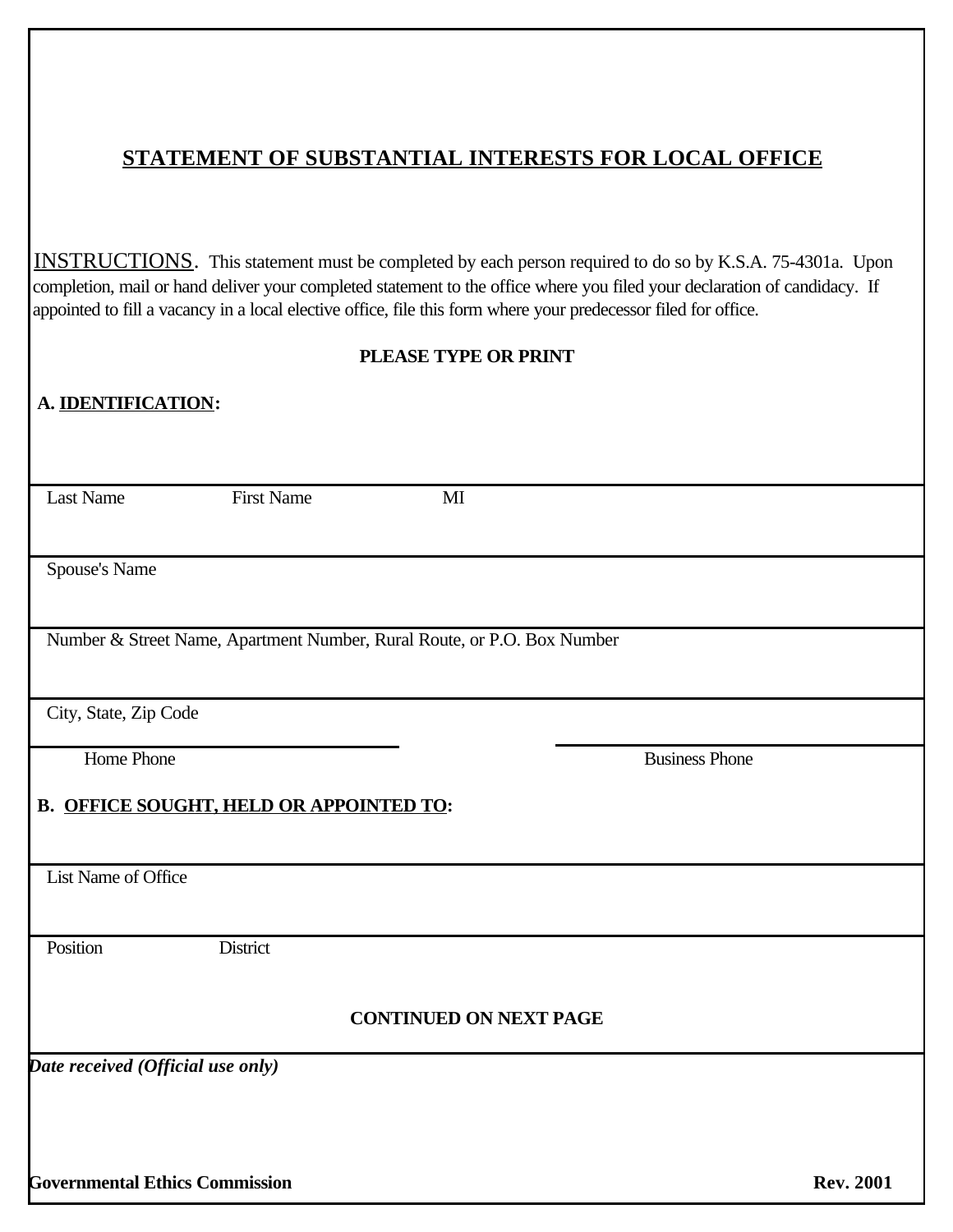**C. OWNERSHIP INTERESTS:** List any corporation, partnership, proprietorship, trust, joint venture and every other business interest, including land used for income, and specific stocks, mutual funds or retirement accounts in which either you or your spouse has owned within the preceding 12 months a legal or equitable interest exceeding \$5,000 or 5%, whichever is less. Please attach additional pages if necessary to complete this section. If you have nothing to report in Section "C", check here  $\_\_\_\_\$ .

|     | BUSINESS NAME AND ADDRESS | TYPE OF BUSINESS | DESCRIPTION OF<br>INTERESTS HELD | ${\tt HELD}\,{\tt BY}$<br>$\ensuremath{\mathsf{WHOM}}\xspace$ |
|-----|---------------------------|------------------|----------------------------------|---------------------------------------------------------------|
| 1.  |                           |                  |                                  |                                                               |
| 2.  |                           |                  |                                  |                                                               |
|     |                           |                  |                                  |                                                               |
| 3.  |                           |                  |                                  |                                                               |
| 4.  |                           |                  |                                  |                                                               |
| 5.  |                           |                  |                                  |                                                               |
|     |                           |                  |                                  |                                                               |
| 6.  |                           |                  |                                  |                                                               |
| 7.  |                           |                  |                                  |                                                               |
|     |                           |                  |                                  |                                                               |
| 8.  |                           |                  |                                  |                                                               |
|     |                           |                  |                                  |                                                               |
| 9.  |                           |                  |                                  |                                                               |
| 10. |                           |                  |                                  |                                                               |
|     |                           |                  |                                  |                                                               |

**D.** GIFTS IN THE FORM OF GOODS OR SERVICES: List any person, business or combination of businesses from which you or your spouse either individually or collectively, have received in the preceding 12 months, without reasonable and valuable consideration, goods or services having an aggregate value of \$500 or more. If you have nothing to report in Section "D", check here \_\_\_\_.

| NAME OF PERSON OR BUSINESS FROM WHOM GIFT<br><b>RECEIVED</b> | <b>ADDRESS</b> | <b>RECEIVED BY:</b> |
|--------------------------------------------------------------|----------------|---------------------|
|                                                              |                |                     |
|                                                              |                |                     |
|                                                              |                |                     |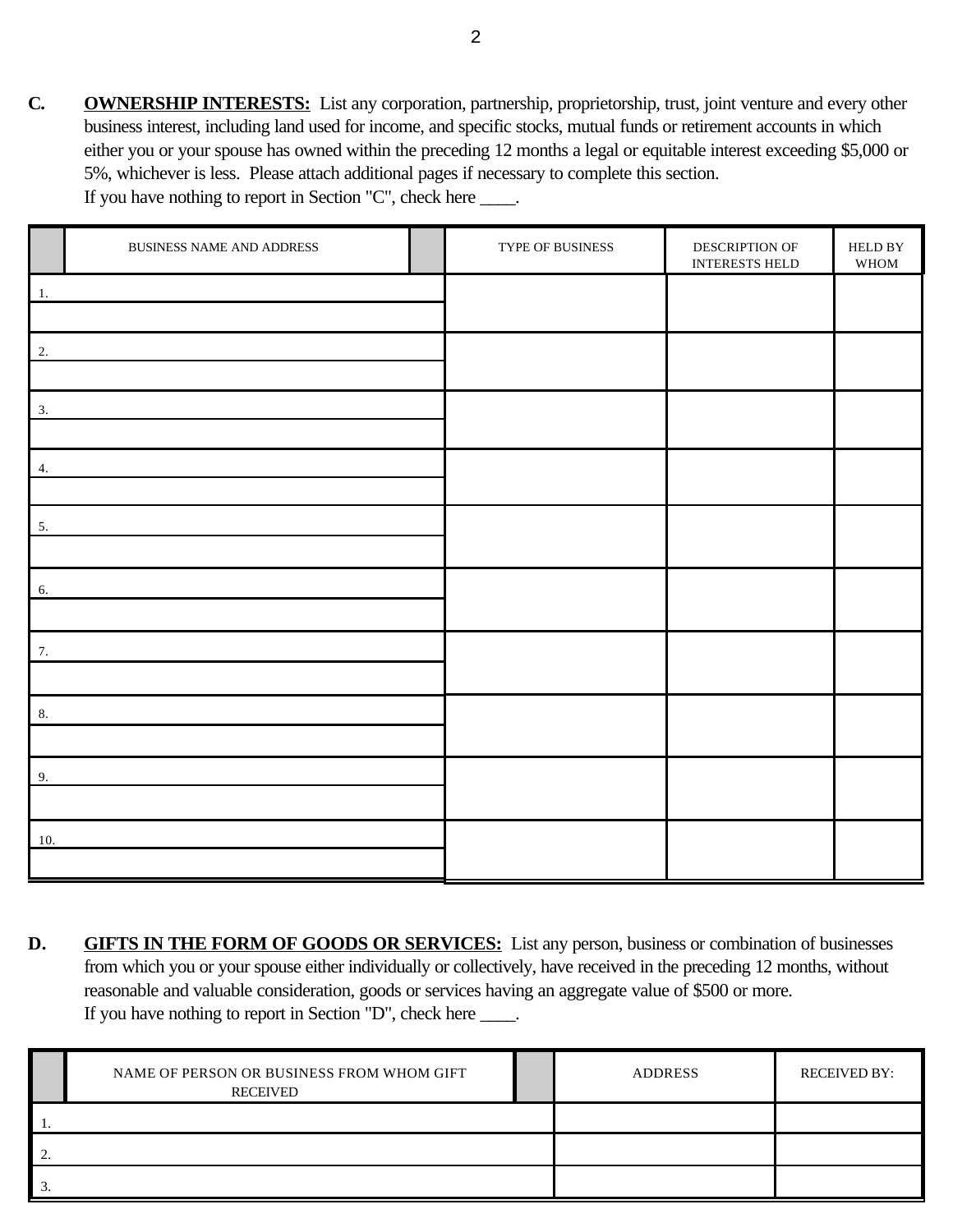**E. RECEIPT OF COMPENSATION:** List all places of employment in the last calendar year, and any other businesses from which you or your spouse received \$2,000 or more in compensation (salary, thing of value, or economic benefit conferred on you or your spouse in return for services rendered, or to be rendered), which was reportable as taxable income on your federal income tax returns.

## 1. YOUR PLACE(S) OF EMPLOYMENT OR OTHER BUSINESS IN THE PRECEDING CALENDAR YEAR.

If you have nothing to report in Section "E"1, check here \_\_\_\_.

|  | <b>NAME OF BUSINESS</b> |  | <b>ADDRESS</b> | <b>TYPE OF BUSINESS</b> |  |
|--|-------------------------|--|----------------|-------------------------|--|
|  |                         |  |                |                         |  |
|  |                         |  |                |                         |  |

### 2. SPOUSE'S PLACE(S) OF EMPLOYMENT OR OTHER BUSINESS IN THE PRECEDING CALENDAR YEAR.

If you have nothing to report in Section "E"2, check here  $\qquad \qquad$ .

|          | <b>NAME OF BUSINESS</b> |  | <b>ADDRESS</b> | <b>TYPE OF BUSINESS</b> |  |
|----------|-------------------------|--|----------------|-------------------------|--|
|          |                         |  |                |                         |  |
| <u>.</u> |                         |  |                |                         |  |

**F. OFFICER OR DIRECTOR OF AN ORGANIZATION OR BUSINESS:** List any organization or business in which you or your spouse hold a position as officer, director, associate, partner or proprietor at the time of filing, irrespective of the amount of compensation received for holding such position. Please insert additional pages if necessary to complete this section.

If you have nothing to report in Section "F", check here \_\_\_\_.

|     | <b>BUSINESS NAME AND ADDRESS</b> |  | POSITION HELD | <b>HELD BY</b><br>WHOM |
|-----|----------------------------------|--|---------------|------------------------|
| -1. |                                  |  |               |                        |
| 2.  |                                  |  |               |                        |
| 3.  |                                  |  |               |                        |
| 4.  |                                  |  |               |                        |
| 5.  |                                  |  |               |                        |